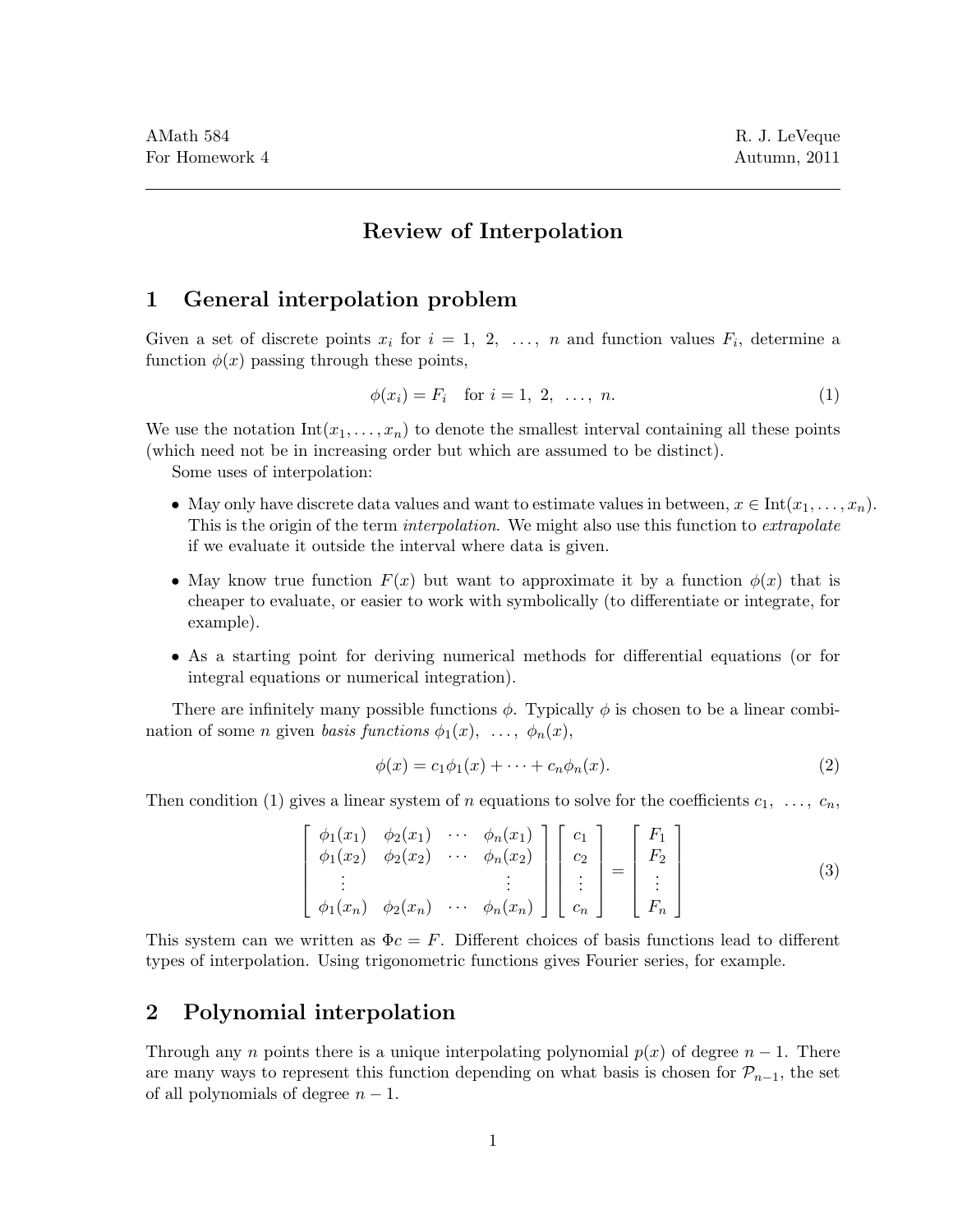### 2.1 Monomial basis

$$
\phi_1(x) = 1, \quad \phi_2(x) = x, \quad \phi_3(x) = x^2, \quad \dots, \quad \phi_n(x) = x^{n-1}.
$$
\n(4)

The matrix  $\Phi$  appearing in (3) is then the *Vandermonde matrix*. This matrix may be quite ill-conditioned.

### 2.2 Lagrange basis

$$
\phi_j(x) = \prod_{\substack{i=1 \ i \neq j}}^n \frac{(x - x_i)}{(x_j - x_i)}.
$$
\n(5)

This is a polynomial of degree  $n - 1$ . Note that

$$
\phi_j(x_i) = \delta_{ij} = \begin{cases} 1 & \text{if } i = j \\ 0 & \text{if } i \neq j. \end{cases}
$$

Then the matrix in (3) is the identity matrix and  $c_i = F_i$ . The coefficients are easy to determine in this form but the basis functions are a bit cumbersome.

#### 2.3 Newton form

The Newton form of the interpolating polynomial is

$$
p(x) = c_1 + c_2(x - x_1) + c_3(x - x_1)(x - x_2) + \cdots + c_n(x - x_1)(x - x_2) \cdots (x - x_{n-1}).
$$
 (6)

For these basis functions the matrix  $\Phi$  is *lower triangular* and the  $c_i$  may be found by forward substitution. Alternatively they are most easily computed using *divided differences*,  $c_i$  =  $F[x_1, \ldots, x_i]$ . These can be computed from a tableau of the form

$$
x_1 \t F[x_1]
$$
  
\n
$$
F[x_1, x_2]
$$
  
\n
$$
x_2 \t F[x_2]
$$
  
\n
$$
F[x_2, x_3]
$$
  
\n
$$
F[x_1, x_2, x_3]
$$
  
\n
$$
F[x_1, x_2, x_3]
$$
  
\n(7)  
\n
$$
F[x_2, x_3]
$$

where

$$
F[x_j] = F_j
$$

and for  $k > 0$ ,

$$
F[x_j, \dots, x_{j+k}] = \frac{F[x_{j+1}, \dots, x_{j+k}] - F[x_j, \dots, x_{j+k-1}]}{x_{j+k} - x_j}.
$$
\n(8)

Then the Newton form can be built up as follows:

$$
p_0(x) = F[x_1]
$$
  
is the polynomial of degree 0 interpolating at  $x_1$   

$$
p_1(x) = F[x_1] + F[x_1, x_2](x - x_1)
$$
  
is the polynomial of degree 1 interpolating at  $x_1, x_2$   

$$
p_1(x) = F[x_1] + F[x_1, x_2](x - x_1) + F[x_1, x_2, x_3](x - x_1)(x - x_2)
$$
  
is the polynomial of degree 2 interpolating at  $x_1, x_2, x_3$   
etc.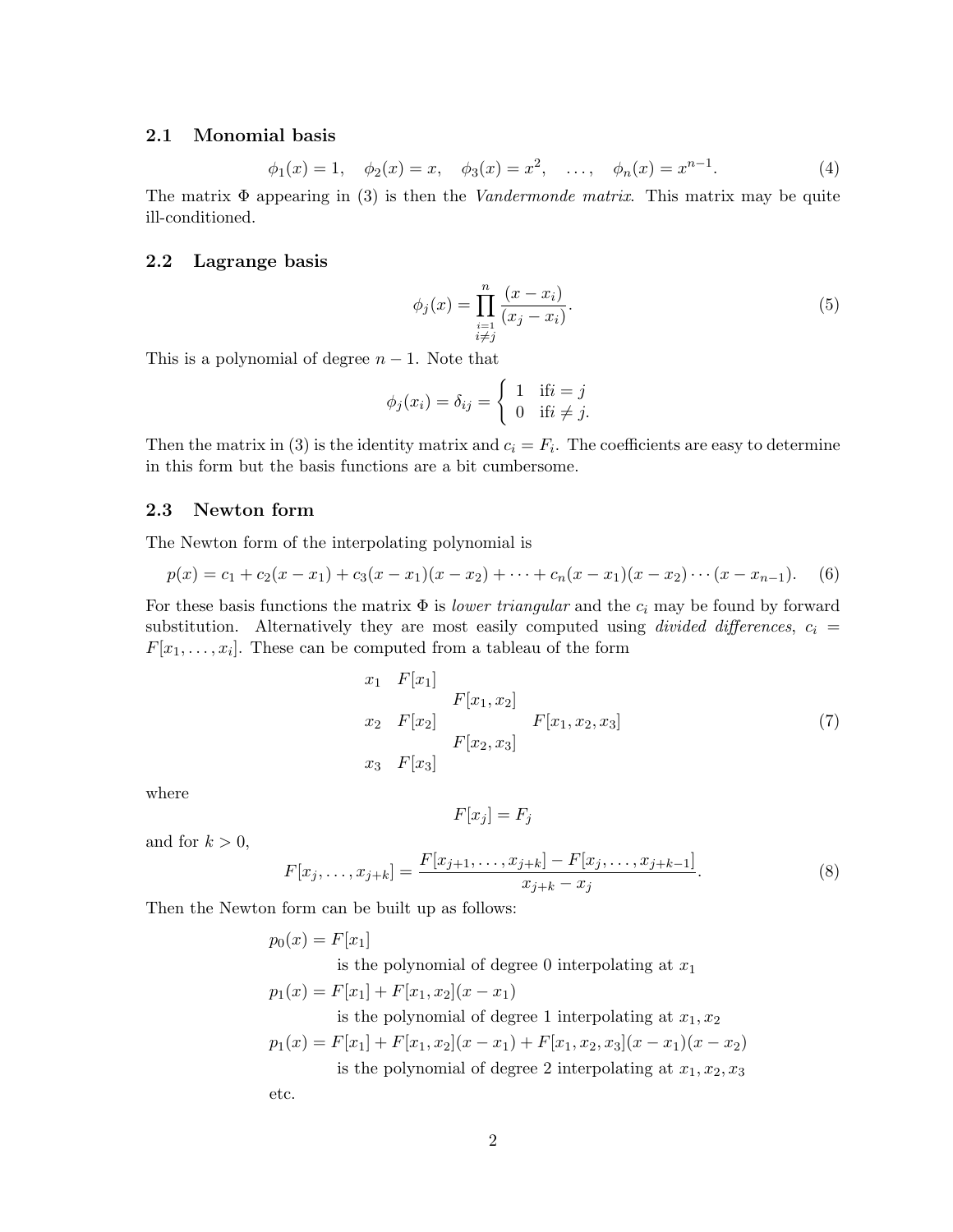Each step we add a term which vanishes at all the preceding interpolation points and makes the function also interpolate at one new point. Note that the coefficients of previous basis functions do not change.

Relation to Taylor series. Note that

$$
F[x_j, x_{j+1}] = \frac{F_{j+1} - F_j}{x_{j+1} - x_j}
$$

approximates a derivative  $F'(x_j)$ . Similarly, if  $x_j, \ldots, x_{j+k}$  are close together then

$$
F[x_j, \dots, x_{j+k}] \approx \frac{1}{k!} F^{(k)}(x_j)
$$
\n
$$
(9)
$$

where  $F^{(k)}(x)$  is the k<sup>th</sup> derivative. In fact one can show that

$$
F[x_j, \dots, x_{j+k}] = \frac{1}{k!} F^{(k)}(\xi)
$$
\n(10)

for some  $\xi$  lying in the interval  $Int(x_j, \ldots, x_{j+k})$ . The Newton form (6) thus is similar to the Taylor series

$$
F(x) = F(x_1) + F'(x_1)(x - x_1) + \frac{1}{2!}F''(x_1)(x - x_1)^2 + \cdots
$$
 (11)

and gives this in the limit as  $x_j \rightarrow x_1$  for all j.

#### 2.4 Error in polynomial interpolation

Suppose  $F(x)$  is a smooth function, we evaluate  $F_i = F(x_i)$   $(i = 1, 2, ..., n)$ , and now fit a polynomial  $p(x)$  of degree  $n-1$  through these points. How well does  $p(\bar{x})$  approximate  $F(\bar{x})$ at some other point  $\bar{x}$ ?

Note that we could add  $\bar{x}$  as another interpolation point and create an interpolating polynomial  $\bar{p}(x)$  of degree *n* that interpolates also at this point,

$$
\bar{p}(x) = p(x) + F[x_1, \ldots, x_n, \bar{x}](x - x_1) \cdots (x - x_n).
$$

Then  $\bar{p}(\bar{x}) = F(\bar{x})$  and so

$$
F(\bar{x}) - p(\bar{x}) = F[x_1, \ldots, x_n, \bar{x}](\bar{x} - x_1) \cdots (\bar{x} - x_n).
$$

Using (10), we obtain an error formula similar to the remainder formula for Taylor series, which states that if  $p(x)$  is given by (6), then

$$
F(x) - p(x) = \frac{1}{n!} F^{(n)}(\xi)(x - x_1) \cdots (x - x_n)
$$
\n(12)

where  $\xi$  is some point lying in  $Int(x, x_1, \ldots, x_n)$ . How large this is depends on

- How close the point x is to the interpolation points  $x_1, \ldots, x_n$ ,
- How small the derivative  $F^{(n)}(\xi)$  is over this interval, *i.e.*, how smooth the function is.

For a given x we don't know exactly what  $\xi$  is in general, but we can often use this to obtain an error bound of the form

$$
|p(x) - F(x)| \le K |(x - x_1) \cdots (x - x_n)| \tag{13}
$$

where  $K = \frac{1}{n!} \max_{\xi \in \text{Int}(x_1, ..., x_n)} |F^{(n)}(\xi)|$ .